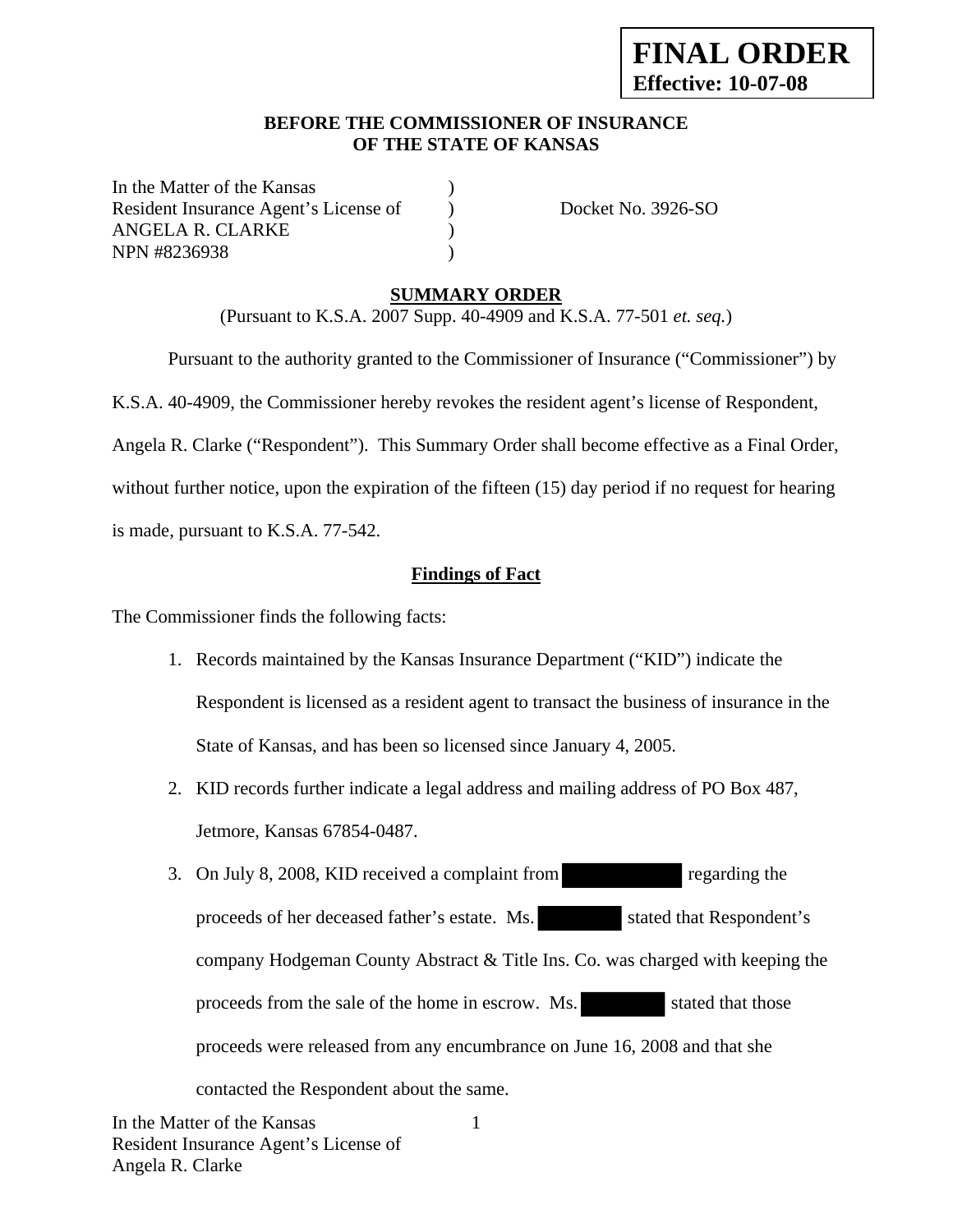- 4. Ms. further stated that Respondent informed her that she would send the checks. Ms. stated that she again spoke with Respondent on July 3, 2008, and that Respondent informed her at that time that Respondent did not have the funds in escrow.
- 5. On July 5, 2008, Ms. received a check from Respondent for \$17,674.62, at that time she called The Farmers State Bank in Jetmore and inquired if the check would clear. She was informed that it would not.
- 6. Randy Adair, Chief Fraud Investigator for the Kansas Insurance Department investigated Ms. complaint. During his investigation it was discovered that only \$12,391.60 remained in escrow from the sale of Ms. parent's home.
- 7. Records indicate that the home was sold for \$75,000.00 that less deductions to buyer the balance of the escrow was \$74,200.62. You were then authorized to use those proceeds to pay the funeral expenses for Ms. parents which left a balance of \$53,023.66. The remaining \$40,632.26 was unaccounted for.
- 8. On July 10, 2008, Randy Adair called and spoke to the Respondent concerning the unaccounted for money. Respondent informed him that she "borrowed" the money as she needed it for personal expenses.
- 9. On July 11, 2008, Mr. Adair again spoke with Respondent, at that time Mr. Adair asked what the Respondent what the money was used for. Respondent replied to pay off a mortgage, when questioned further Respondent admitted that it was not her mortgage, but rather to pay an escrow account on another mortgage transaction.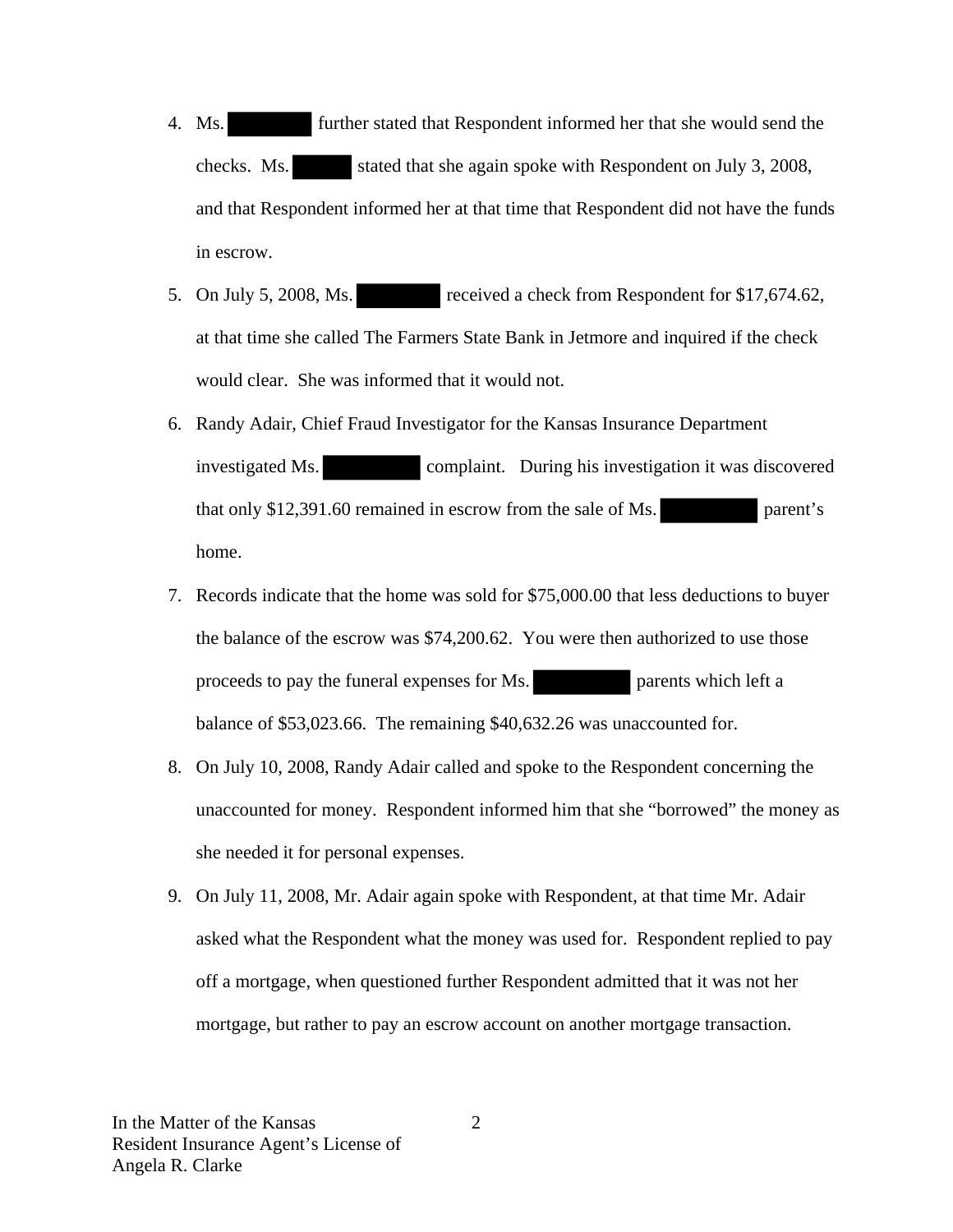- 10. Mr. Adair then inquired if this had happened before, Respondent stated that it had, but that she were unable to remember the dates, names or amounts. Respondent then stated that this had been occurring for a couple of years.
- 11. On August 6, 2008, a letter was sent to Respondent from the legal division of KID inquiring as to the allegations made by Ms. To date, Ms. Clarke has not responded to that letter.

# **Applicable Law**

- 12. K.S.A. 2007 Supp. 40-4909 states, in pertinent part:
	- (a) The commissioner may deny, suspend, revoke, or refuse renewal of any license issued under this act if the commissioner finds that the applicant or license holder has:
		- (2) Violated
			- (A) any provision of chapter 40 of the Kansas Statutes Annotated, and amendments thereto, or any rule or regulation promulgated thereunder;
		- (4) Improperly withheld, misappropriated or converted any moneys or properties received in the course of doing insurance business.
		- (8) Used any fraudulent, coercive, or dishonest practice, or demonstrated any incompetence, untrustworthiness or financial irresponsibility in the conduct of business in this state or elsewhere.
	- (b) In addition, the commissioner may suspend, revoke or refuse renewal of any license issued under this act if the commissioner finds that the interests of the insurer or the insurable interests of the public are not properly served under such license.

## **Conclusions of Law**

13. The Commissioner has jurisdiction over Respondent as well as the subject matter

of this proceeding, and such proceeding is held in the public interest.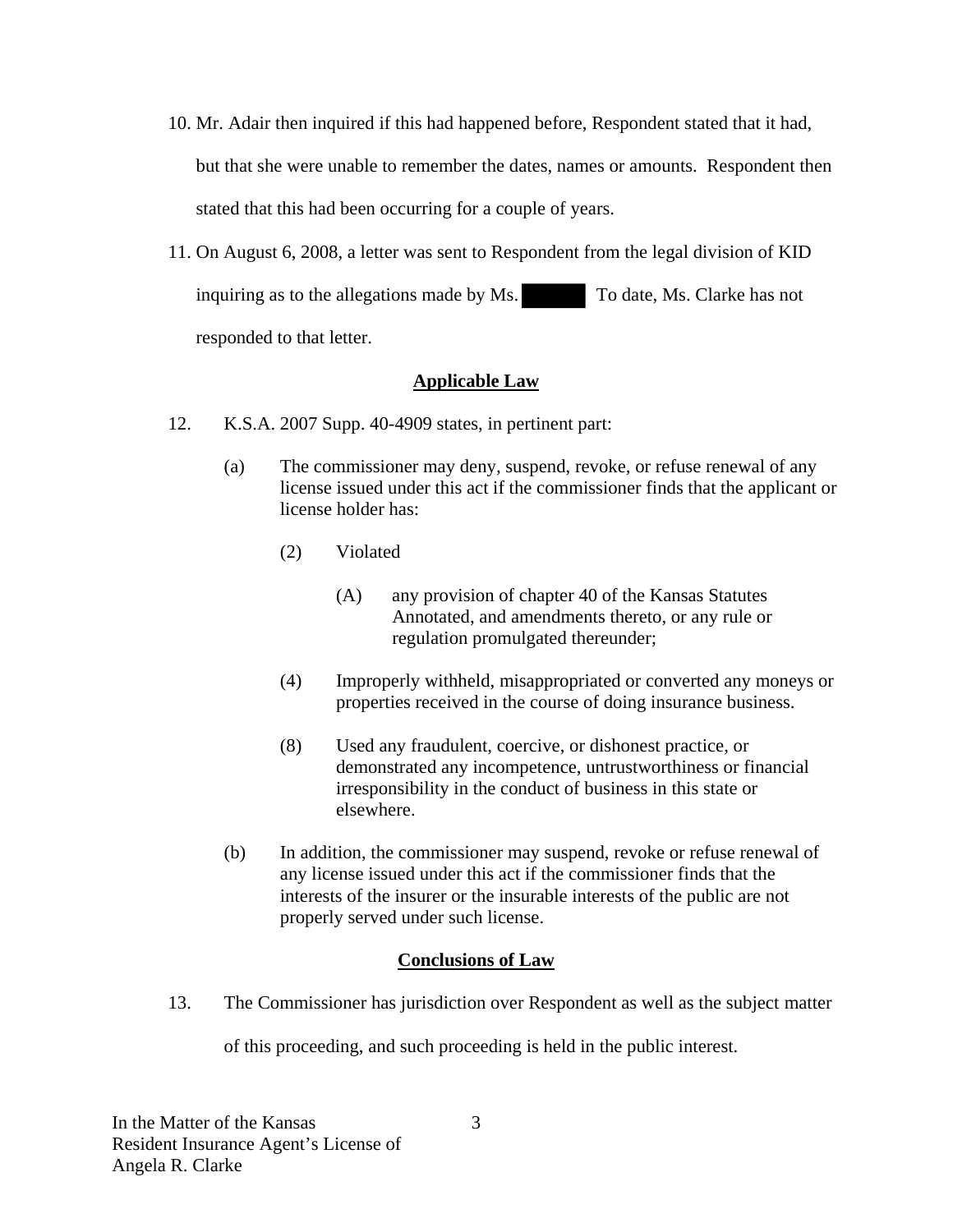- 14. The Commissioner finds that Respondent improperly converted, misappropriated or converted moneys she received in the course of doing insurance business by using funds from an escrow account for her personal expenses, a violation of K.S.A. 2007 Supp. 40-4909(a)(4) and (8).
- 15. The Commissioner finds that Respondent's conduct in taking moneys from escrow accounts without authorization and using them for personal expenses over the span of several years is a violation of K.S.A. 2007 Supp.  $40-4909(a)(4)$  and (8).
- 16. The Commissioner finds, pursuant to K.S.A. 40-4909(b), that the insurable interests of the public are not properly served under Respondent's license.
- 17. Accordingly, the Commissioner concludes sufficient grounds exist for the revocation of the insurance agent's license of Angela R. Clarke pursuant to K.S.A. 2007 Supp. 40-4909(a) and (b).

#### **IT IS THEREFORE ORDERED BY THE COMMISSIONER OF INSURANCE THAT:**

1. The Kansas Resident Insurance Agent's License of ANGEAL R. CLARKE is

hereby **REVOKED** effective the effective date of this Order.

#### 2. **IT IS FURTHER ORDERED** that ANGELA R. CLARKE shall **CEASE** and

**DESIST** from the sale, solicitation or negotiation of insurance and/or receiving compensation deriving from the sale, solicitation or negotiation of insurance conducted after the effective date of this Order.

#### **NOTICE AND OPPORTUNITY FOR HEARING**

Angela R. Clarke, within fifteen (15) days of service of this Summary Order, may file with the Kansas Insurance Department a written request for hearing on this Summary Order, as provided by K.S.A. 77-542. In the event a hearing is requested, such request should be directed to:

In the Matter of the Kansas Resident Insurance Agent's License of Angela R. Clarke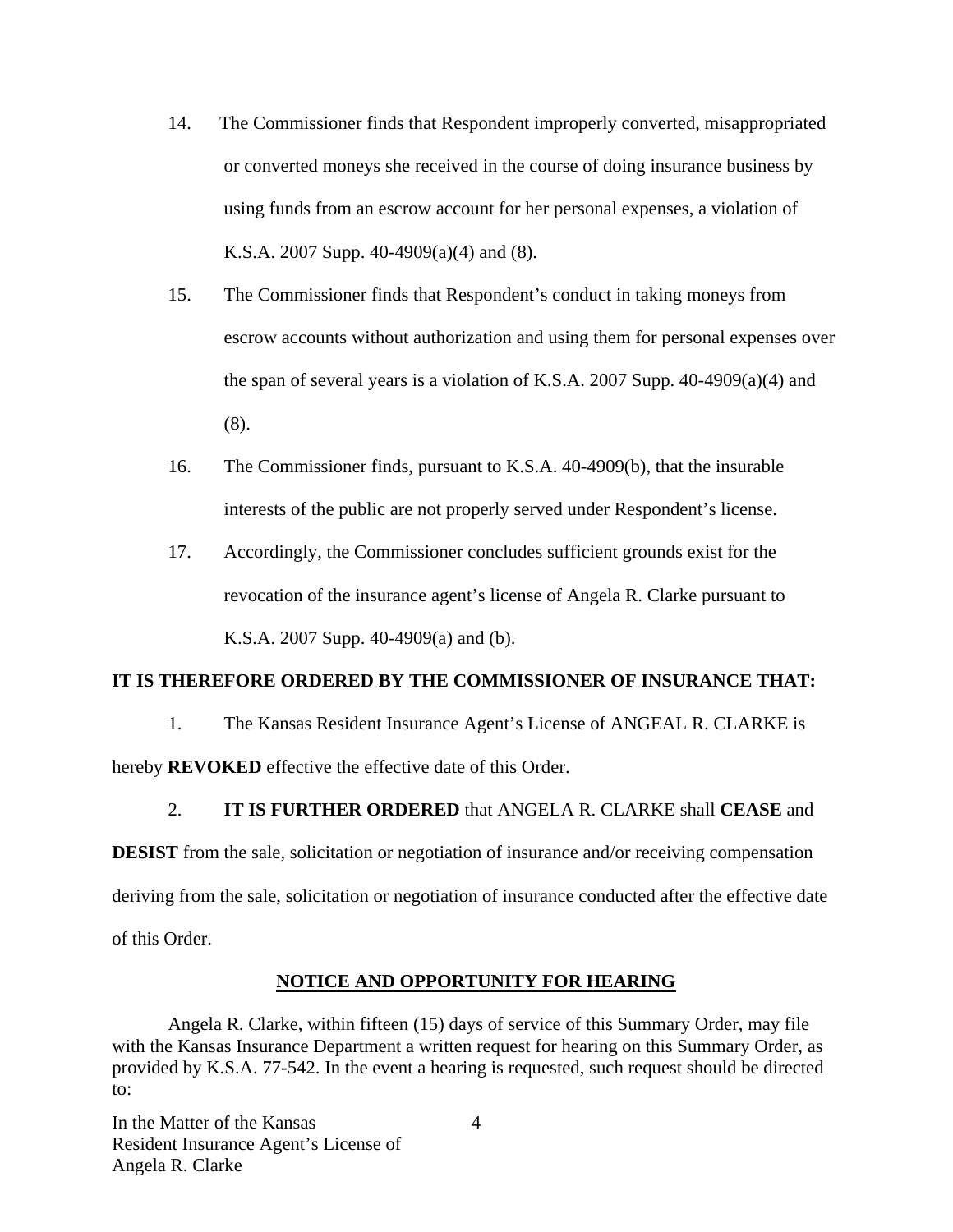John W. Campbell, General Counsel Kansas Insurance Department 420 S.W.  $9<sup>th</sup>$  Street Topeka, Kansas 66612

Any costs incurred as a result of conducting any administrative hearing shall be assessed against the agent/agency who is the subject of the hearing as provided by K.S.A. 40-4909(f). Costs shall include witness fees, mileage allowances, any costs associated with reproduction of documents which become part of the hearing record, and the expense of making a record of the hearing.

If a hearing is not requested, this Summary Order shall become effective as a Final Order, without further notice, upon the expiration of the fifteen (15) day period for requesting a hearing. The Final Order will constitute final agency action in the matter.

In the event the Petitioner files a petition for judicial review, the agency officer designated pursuant to K.S.A. 77-613(e) to receive service of a petition for judicial review on behalf of the Kansas Insurance Department is:

> John W. Campbell, General Counsel Kansas Insurance Department 420 S.W.  $9^{th}$  St. Topeka, Kansas 66612

# **IT IS SO ORDERED THIS \_18th\_\_ DAY OF SEPTEMBER, 2008, IN THE CITY OF TOPEKA, COUNTY OF SHAWNEE, STATE OF KANSAS.**



 **\_**/s/ Sandy Praeger**\_\_\_\_\_\_\_\_\_\_\_\_** Sandy Praeger Commissioner of Insurance

| $\mathbb{E}[\mathbf{A}(\mathbf{A})]$  | /s/ John W. Campbell |
|---------------------------------------|----------------------|
|                                       | John W. Campbell     |
| <b>ACT APPROVED<br/>MARCH 1, 1871</b> | General Counsel      |

# **CERTIFICATE OF SERVICE**

The undersigned hereby certifies that she served the above and foregoing Summary Order on this 18th day of Sept. 2008, by causing the same to be deposited in the United States Mail, first class postage prepaid, addressed to the following:

In the Matter of the Kansas Resident Insurance Agent's License of Angela R. Clarke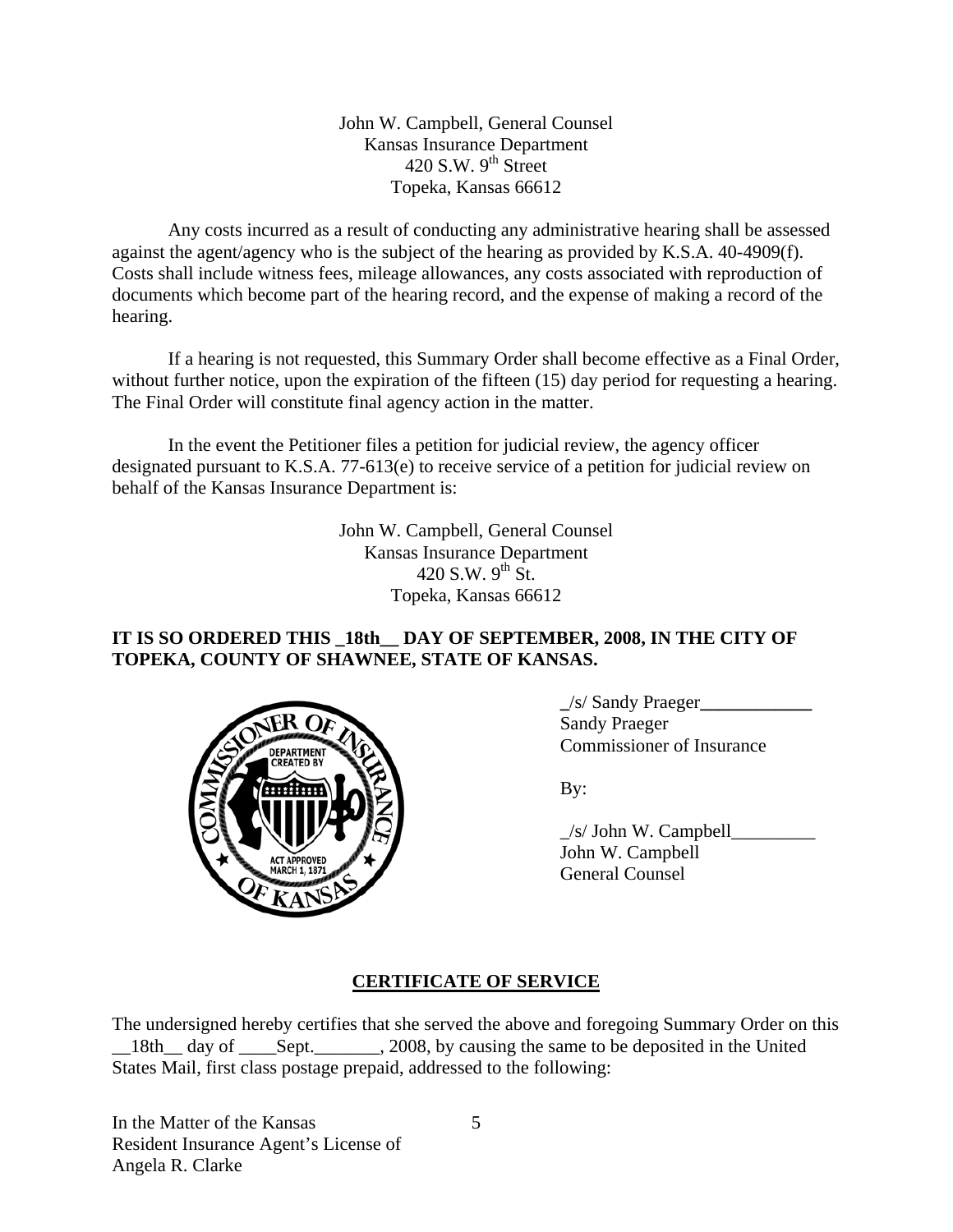Angela R. Clarke PO Box 487 Jetmore, KS 67854-0487

 $\frac{1}{s}$  Stacy R. Bond Stacy R. Bond **Staff Attorney**